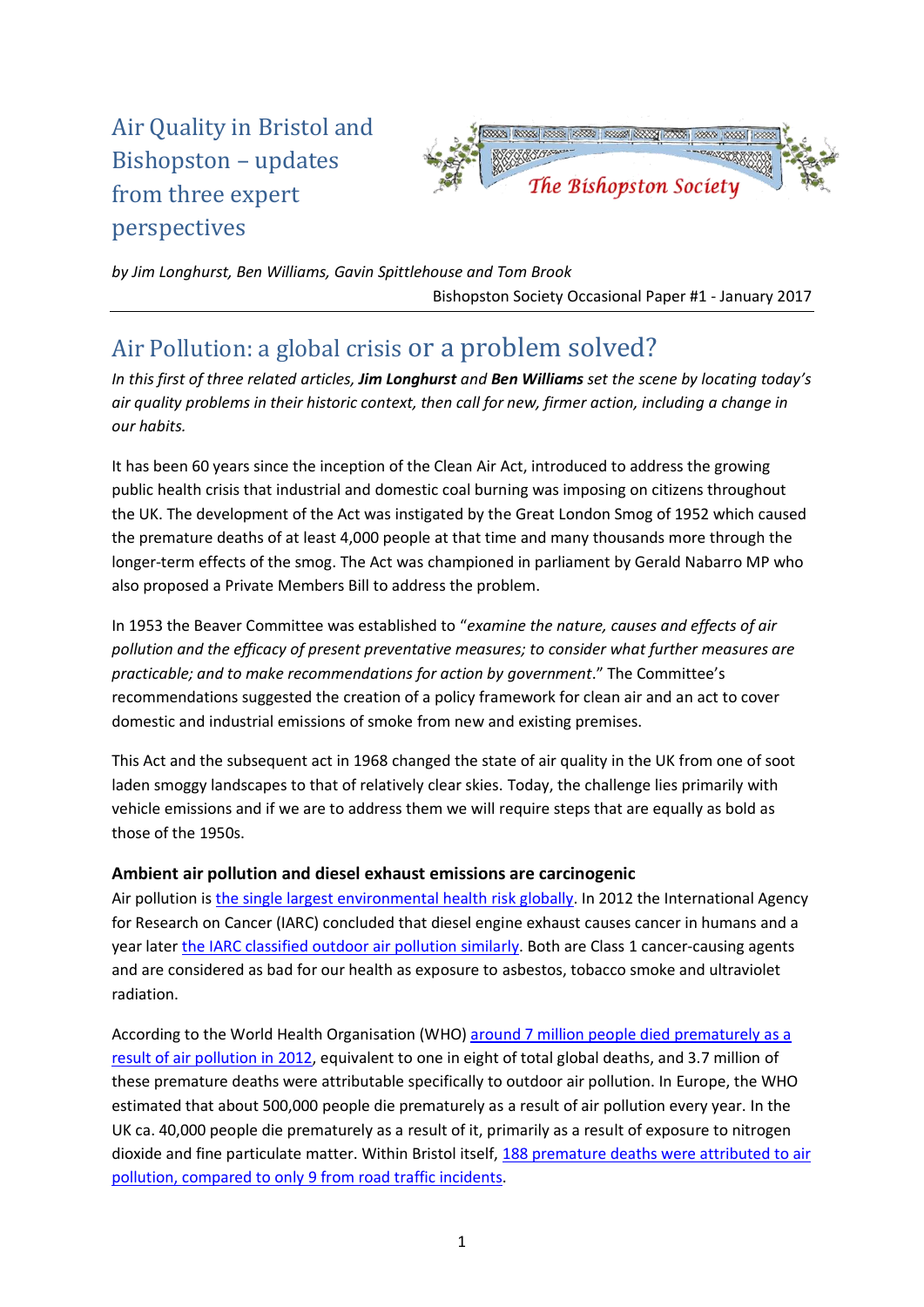Air pollution does not affect everyone equally, disproportionately affecting children and the elderly, as well as those with existing health conditions. The poorest in society also suffer the most whilst contributing least to the problem. Clearly, air pollution has a significant impact on human health and laws have been introduced over the years to drive down concentrations nationwide.

#### **Court action against Government Inaction**

In 1987, the World Health Organisation set health based guidelines for particulate matter, nitrogen dioxide (NO<sub>2</sub>), ozone and sulphur dioxide, amongst others. Based on the WHO health-based guidelines, the EU Air Quality Framework Directive and subsequent Directives were developed which Member States were required to convert into national law by 1998.

The EU limit value for  $NO<sub>2</sub>$  was to be achieved by 1st January 2010, however, UK remains noncompliant in many areas. After being taken to court for non-compliance by activist lawyers [ClientEarth,](http://www.clientearth.org/) the UK government was ordered by the Supreme Court in April 2015 to draw up new air quality plans to address air pollution in the UK. The air quality plans were submitted to the European Commission in December 2015 (and we are still awaiting a response), however the consensus across the air quality profession was that these plans are not sufficient to address the public health challenge in as short a time as possible.

In October 2016 Client Earth returned to the High Court seeking a further court decision about the failure of the Government to take air quality and its legal obligations seriously. The High Court [ruled](http://www.clientearth.org/major-victory-health-uk-high-court-government-inaction-air-pollution/)  [in favour of Client Earth,](http://www.clientearth.org/major-victory-health-uk-high-court-government-inaction-air-pollution/) finding that the Government's 2015 Air Quality Plan failed to comply with the Supreme Court ruling or relevant EU Directives. The Government said it would not appeal against the decision and agreed in court to discuss with ClientEarth a new timetable for more realistic pollution modelling and the steps needed to bring pollution levels down to within legal levels.

When a government has to be forced by the High Court to act to protect human health and the environment one must conclude that the government does not take protecting our health seriously enough. So what can we do?

#### **A way forward**

We shouldn't consider reducing air pollution as another regulation to be suffered, it should be considered as an opportunity to improve our health and wellbeing. Cars don't cause air pollution, we do by driving them, and consequently any solution will come from a change in our habits. By substituting car use if and when possible with a bus journey, or preferably by walking or cycling, we not only reduce air pollution but improve our health and wellbeing, and reduce the number of cars on the road. Other strategies to avoid higher levels of exposure to air pollution include walking and cycling along less busy traffic routes, and travelling outside peak hours. While difficult, these are the decisions we must make.

As well as being bound by EU Directives the UK has its own air quality objectives. Where these are exceeded and public exposure is present a local authority must declare an Air Quality Management Area (AQMA) and prepare an Air Quality Action Plan to bring the area back within the allowed concentration. In 2001 [Bristol declared an AQMA for particulate matter \(PM](https://uk-air.defra.gov.uk/aqma/details?aqma_id=757)<sub>10</sub>) and nitrogen dioxide  $(NO<sub>2</sub>)$  $(NO<sub>2</sub>)$ . This has been amended several times and is still in force in 2016 despite the requirement for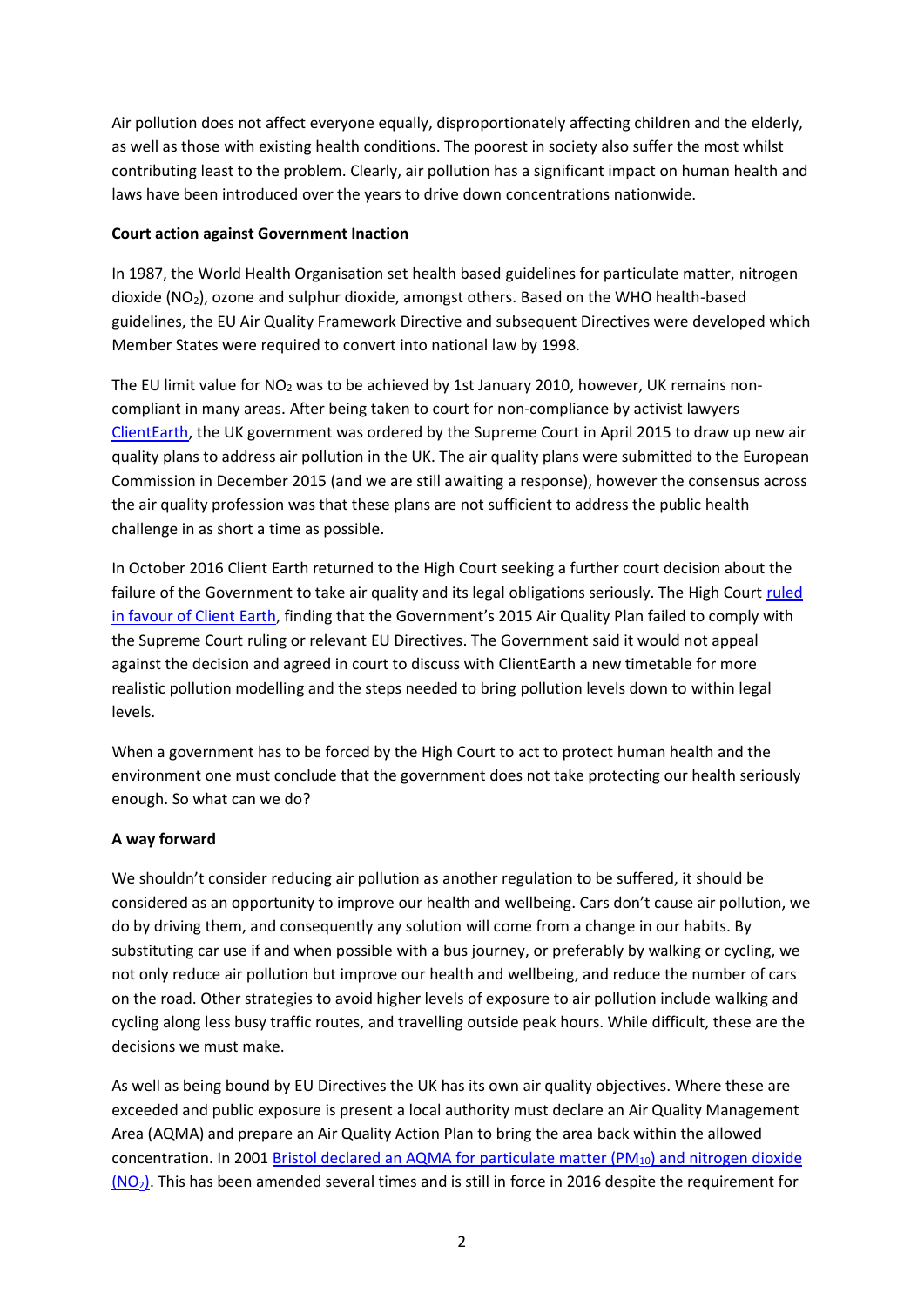these pollutants to be below objective concentrations by the end of 2004 for  $PM_{10}$  and the end of 2005 for  $NO<sub>2</sub>$ .

The AQMA covers the city centre and arterial roads running out from the centre including the Gloucester Road. Traffic is the overwhelming emission source for  $PM_{10}$  and  $NO<sub>2</sub>$ . Reducing car based traffic whilst enhancing public transport patronage rates is the only solution to this problem until electric cars become the dominant mode of personal mobility.

In October 2016 over 150 delegates attended the Routes to Clean Air (RTCA) conference in Bristol and discussed the challenges and opportunities we face in addressing the air pollution crisis. It was clear from conference presentations that we have plenty of evidence on the impacts of air pollution however the statutory measures to address it are weak and enforcement is lacking.

We, the Air Quality Management Resource Centre, call for a new Clean Air Act, equally ambitious as the first Act 60 years ago, enshrining our right to breathe clean air within national legislation. Other organisations are leading the call, including Environmental Protection UK, the world's oldest environmental pressure group who were themselves instrumental in the creation of the 1956 Clean Air Act.

As a society we have come a long way since 1956, but we have further to go. We expect our food to be safe, our water to be clean, and without a shadow of a doubt we should demand the same of our air.

*Professor Jim Longhurst and Dr Ben Williams are researchers at the Air Quality Management Resource Centre at the University of the West of England, Bristol [http://www1.uwe.ac.uk/et/research/aqmrc.](http://www1.uwe.ac.uk/et/research/aqmrc)*

## Air Quality In Bishopston: measurements and responses

*Gavin Spittlehouse now develops the detail on pollution locally with a story about back garden gadget-based measurements, and gives his views on how we can respond.*

A great deal of interest was expressed in local air pollution issues at the Bishopston Society AGM in October 2016. In this article I'll draw attention to local and national factors relating to air pollution affecting human health and to put these in a Bishopston context.

Air quality was in the national news through 2016, with the vehicle emissions scandal, growing evidence of the associated health issues, low emission zones, legal challenges to government policy (or lack thereof) and Bristol's Metrobus.

When we elected Marvin Rees as mayor last May, his manifesto [included](http://www.bristol247.com/channel/news-comment/daily/politics/rees-accused-of-u-turn-over-low-emissions-zone) "pilot a low emissions zone in Bristol city centre". This has yet to happen and I understand that Marvin doesn't have the legal power to do so at present. Howeve[r meetings](http://www.bristolpost.co.uk/bristol-politicians-to-meet-with-minister-in-bid-to-tackle-invisible-killer-air-pollution/story-29869390-detail/story.html) have been held with the government with a view to progressing this.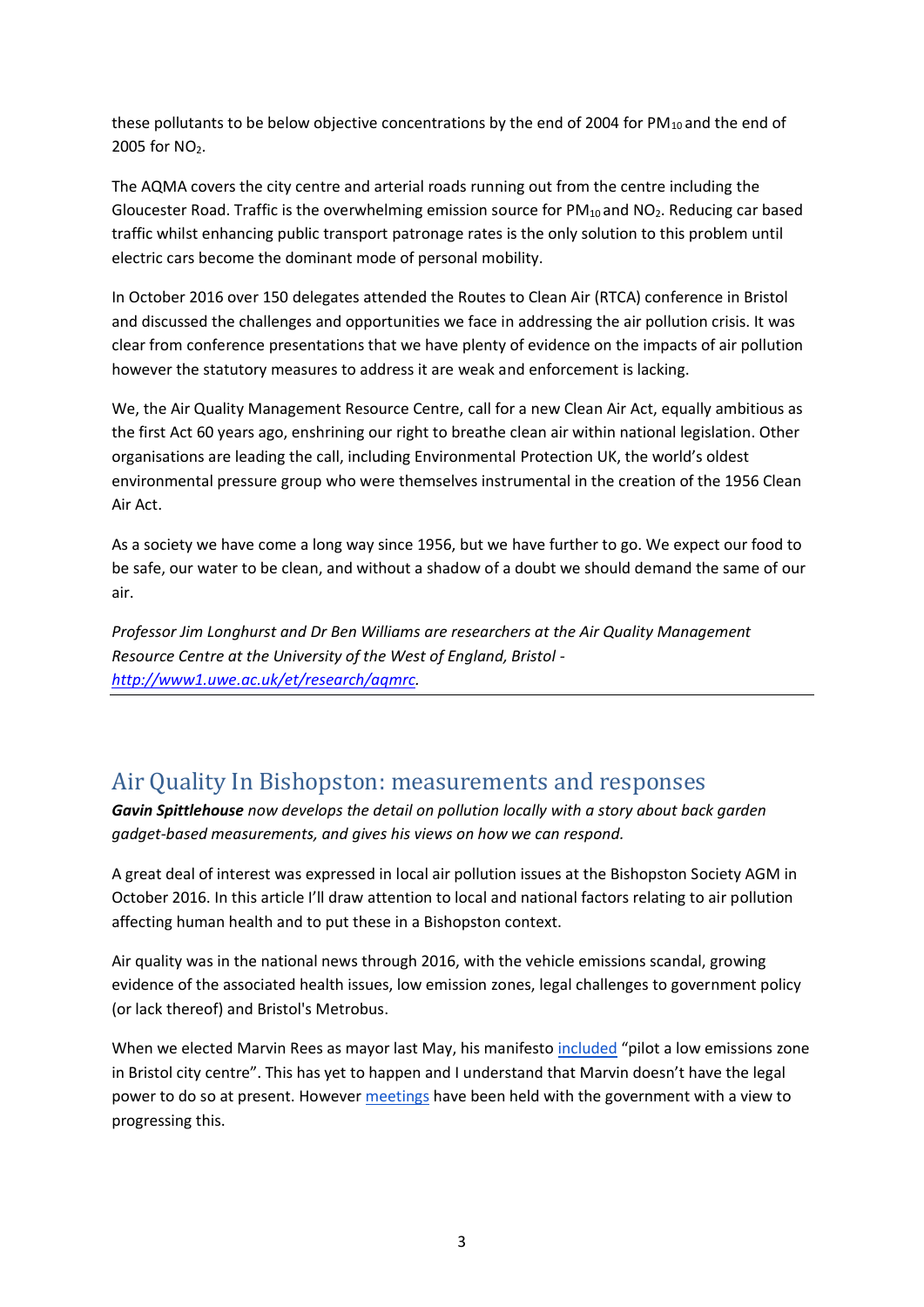Much of our air pollution in Bishopston comes from vehicle traffic. [Bristol's Air Quality Management](https://www.bristol.gov.uk/documents/20182/32675/AQMA+2012.pdf/5bdfcc69-6966-471f-9405-e3fdee624ebf)  [Area](https://www.bristol.gov.uk/documents/20182/32675/AQMA+2012.pdf/5bdfcc69-6966-471f-9405-e3fdee624ebf) covers central Bristol up to The Arches and includes a long narrow corridor from The Arches up Gloucester Road as far as Monks Park Avenue. Air pollution is monitored in two ways:-

- 1. A few electronic measurement stations which provide detailed hourly statistics of several pollutants, available online in real time, but none along the Gloucester Road. (The nearest real-time data to Bishopston is in St Pauls, [a monitoring station run by DEFRA](https://uk-air.defra.gov.uk/networks/site-info?uka_id=UKA00494); see also data [from Bristol City Council at a few sites across the city.](http://www.bristol.airqualitydata.com/))
- 2. A much larger number of [diffusion tubes](http://laqm.defra.gov.uk/diffusion-tubes/diffusion-tubes.html) which provide nitrogen dioxide  $(NO<sub>2</sub>)$ measurements over longer intervals, of which three are located on Gloucester Road, with annual results published online in retrospect. (The latest results can be found [on pinpoint](http://maps.bristol.gov.uk/pinpoint/) select Environment and Planning and then select the air quality monitors map box; if you zoom in you can the click on the monitoring site to see the last 5 years of annual  $NO<sub>2</sub>$  data for each site.

There are other local sources of air pollution, including garden bonfires; industry; household fireplaces (especially any burning coal or poor quality wood or using open fires or woodburners that don't comply with Bristol's city-wide [smoke control zone\)](https://www.bristol.gov.uk/pests-pollution-noise-food/smoke-control-areas); and central heating fumes. These are things that individuals can influence and they will be significant in some locations, but it's generally accepted that by far the most important local source of pollution is vehicle exhausts.



(image from [www.bristol.airqualitydata.com](http://www.bristol.airqualitydata.com/) , which is an excellent place to start for both background information and local air pollution data.)

The annual NO2 measurements at Bristol North Swimming Baths are as follows:-

• Annual Mean NO2 μg/m3 2015: 51.6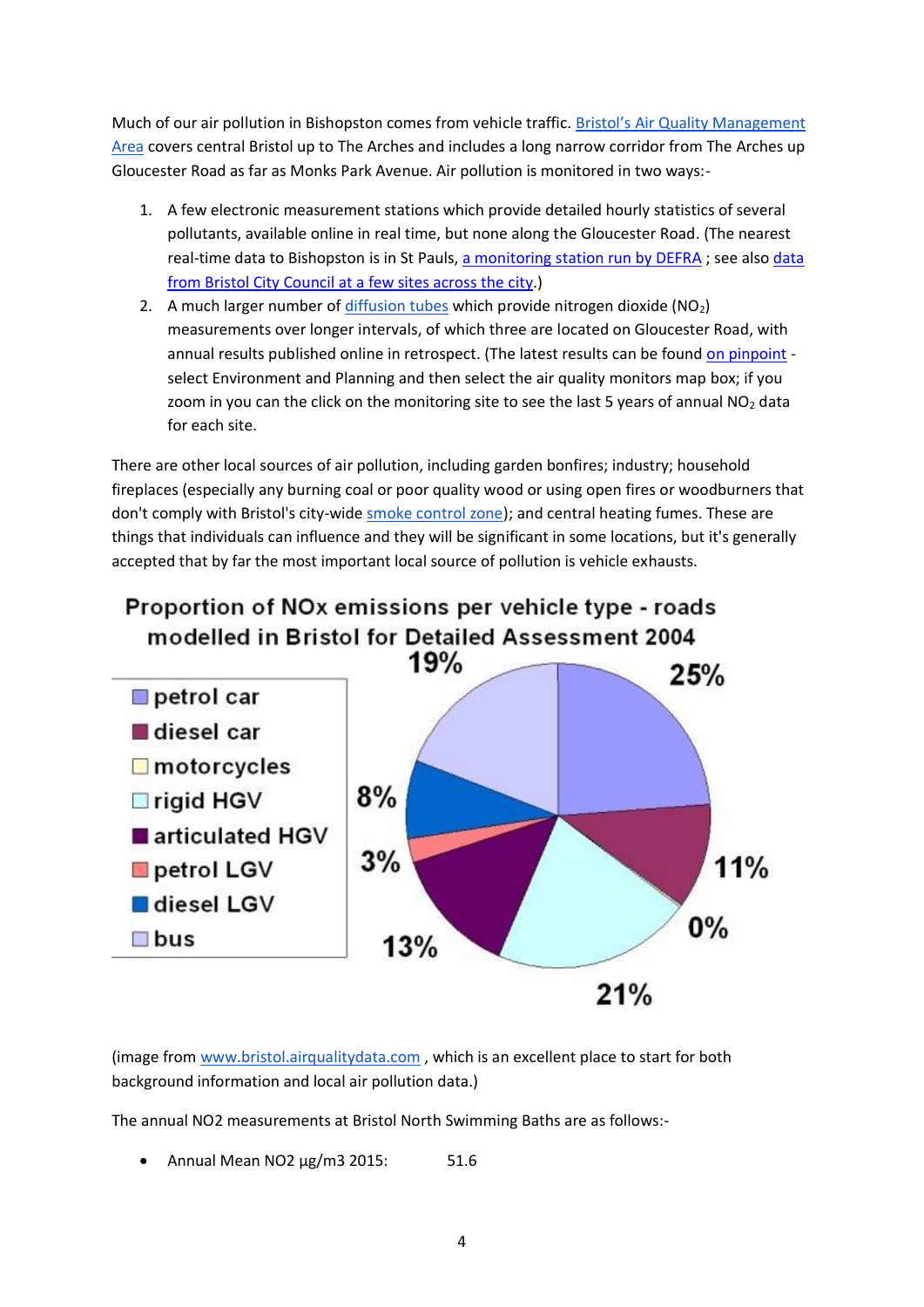- Annual Mean NO2  $\mu$ g/m3 2014: 50.4
- Annual Mean NO2 μg/m3 2013: 52
- Annual Mean NO2  $\mu$ g/m3 2012: 43.1
- Annual Mean NO2 μg/m3 2011: 44.5

World Health Organisation recommended [limits](http://www.who.int/mediacentre/factsheets/fs313/en/) are 40 μg/m3, which Bishopston exceeds by over 20%. The EU  $\frac{limit}{}$  is also 40  $\mu$ g/m3.

These annual measurements don't tell the whole story. Pollution levels vary significantly with factors such as proximity to the source (for example vehicle emissions are far higher at the roadside), time of day (air pollution tends to build up during the day when there is most traffic and then gradually clear overnight), time of year and weather (pollution will disburse more quickly on windy days).

I recently measured the NO<sup>2</sup> levels in my back garden in Bishopston over a two week period, using a diffusion tube provided and analysed b[y Friends Of The Earth.](https://www.foe.co.uk/page/clean-air-kit-register-your-interest) The result was 21.6 µg/m3, significantly less than the latest annual average of  $51.6 \mu g/m3$  (about 90 metres away). Unfortunately I don't have measurements at Bristol North Swimming Baths for the same period so I can't make a direct comparison. The air inside my house isn't likely to be any cleaner than the air outside my back door, so this should be a reasonable measure of what I was breathing at home in November.

Various electronic gadgets are available to measure air pollutants, I've tried the [Air Quality Egg](http://airqualityegg.com/) and th[e Cleanspace Tag.](https://store.clean.space/) These are interesting as they give you an idea of how air quality varies over a day or a week, but they are uncalibrated so they can't give you a reliable measurement. You can learn much of what they tell you by looking online for air monitoring data, but gadgets can be a great way to stimulate interest.

Nitrogen dioxide is just one of the harmful pollutants present in our air; sulphur dioxide, ozone and particulate matter are also present and are very significant in human health. The latter is often referred to as "PM10" - particles in the air with a diameter of less than 10μm (around a fifth of the diameter of a human hair). These are various toxic chemicals from many sources, especially emissions from diesel engines and other sources of smoke. Their size means that they can penetrate deep into the lungs. In 2014 Bristol was the [twelfth worst](https://www.theguardian.com/environment/2014/may/07/who-names-uk-cities-breaching-safe-air-pollution-levels) place in the UK for PM10 levels. PM2.5 and smaller are considered even more [toxic.](http://laqm.defra.gov.uk/public-health/pm25.html)

These pollutants are [strongly associated with various respiratory diseases](http://www.who.int/mediacentre/factsheets/fs313/en/) from asthma to lung cancer to heart disease. Children are particularly at risk, so we should be concerned about schools close to busy roads. A link between traffic pollution and dementia has also bee[n suggested by recent](https://www.theguardian.com/society/2017/jan/04/living-near-heavy-traffic-increases-dementia-risk-say-scientists)  [research.](https://www.theguardian.com/society/2017/jan/04/living-near-heavy-traffic-increases-dementia-risk-say-scientists)

#### **When is air pollution worst?**

Generally speaking it's when local traffic is busiest - weekday rush-hours. Air pollution builds up during the day and reduced overnight. Levels are also affected by weather conditions, particularly wind speeds. Peak pollution levels are far higher than these annual average levels, but are not measured in Bishopston.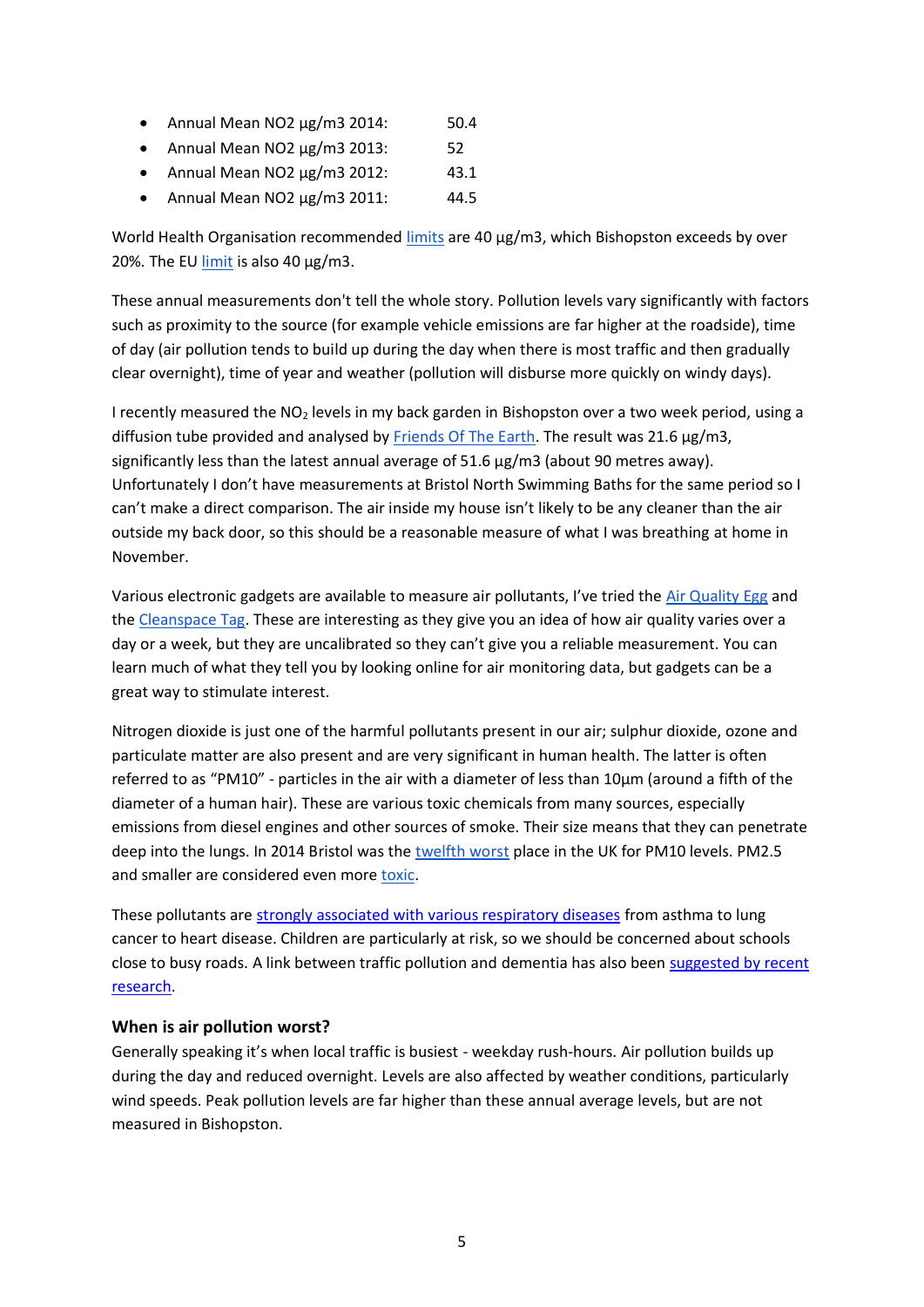#### **Where is it worst?**

Generally speaking it's worst in high traffic areas. Levels can vary over a short distance, for example they might be far worse at the side of a busy road then a 20 meters up a side-street.

#### **Is it improving?**

Generally yes but as the figures above show, not everywhere. Vehicle engine technology is getting better (and vehicles are getting more efficient so burning less fuel). EU regulations have played a big part in pushing car manufacturers to reduce emissions, although the recent VW "defeat device" [scandal](http://www.roadandtrack.com/new-cars/car-technology/a29293/vehicle-emissions-testing-scandal-cheating/) raises many questions. However some areas will be getting worse as traffic levels increase, and where pollution is decreasing this is generally not happening fast enough.

#### **What can we do about it?**

Individually: our lifestyle choices have an impact, especially what we vehicle drive, how much, when and how.

Collectively, we can demand action from our local and national politicians and we can influence polluters via our purchasing and investment choices. We can support national campaigns for awareness and action, such as [Client Earth](http://www.clientearth.org/) who recently won a high cour[t challenge](https://www.theguardian.com/environment/2016/nov/21/high-court-ministers-deadline-air-quality-pollution-plan?utm_source=esp&utm_medium=Email&utm_campaign=Green+Light+2016&utm_term=201511&subid=4845007&CMP=EMCENVEML1631) to force action from the government. London has a vocal campaign [organisation](http://cleanair.london/) - Bristol has many organisations and individuals (both inside and outside of local politics) pushing for cleaner air but not as yet a single focused campaign group.

*Gavin Spittlehouse is a lead member of Sustainable Bishopston - [http://sustainablebishopston.org.uk.](http://sustainablebishopston.org.uk/)*

## Clean Air in Bristol – how we and the Council can respond

*In our third and final contribution, Tom Brook fleshes out Bristol City Council's response to pollution and proposes local community action within The Bishopston Society.*

As we have seen, combating air pollution is a huge mountain to climb, both worldwide and for us locally in Bristol. 3.7 million deaths a year worldwide, 40,000 in the UK, 200 in Bristol – these are huge figures but they are not insurmountable. We should not view air pollution only as a challenge, but also as an opportunity to improve health, wellbeing, transportation, the economy and, of course, the environment.

Across the world, national and municipal leaders are implementing policies to try and quell the tide of air pollution. In Beijing, citizens are only allowed to use their cars on alternate days. Closer to home, the likes of Paris and Madrid have been using this policy on an emergency basis. Meanwhile, in San Francisco, prices for parking spaces are now demand-responsive, readjusting parking patterns to make streets safer and less congested. Whilst in Istanbul, poor quality coal for heating has been banned, and in New York heating oil is being phased out.

So it's clear that a wide array of cities worldwide are involved in combating this invisible killer, and Bristol is no exception. We have denied applications for diesel electricity generators, established a freight consolidation centre, introduced Residents' Parking Schemes, introduced high-tech hybrid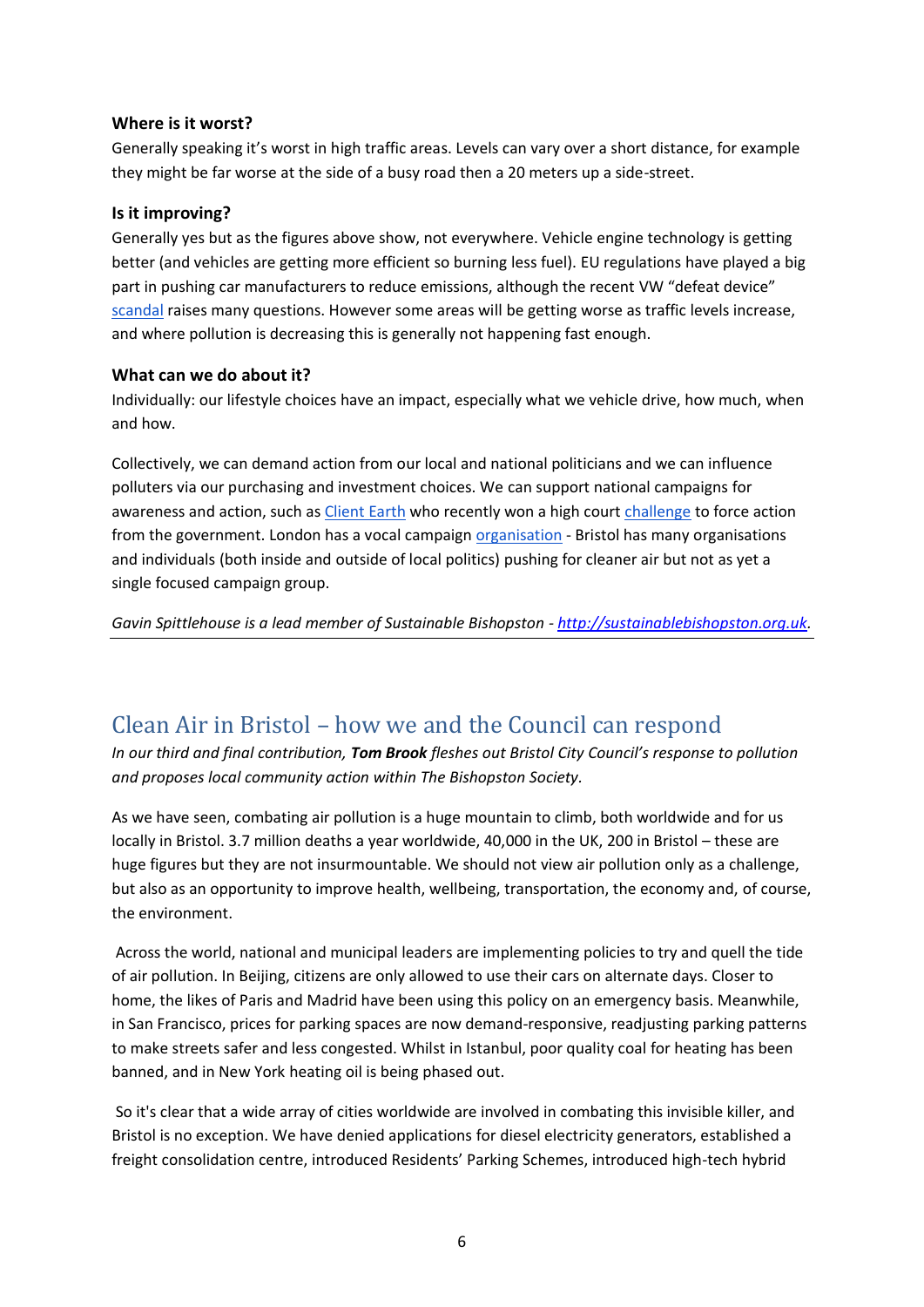buses, improved the wider bus fleet, provided electric vehicle charging points, and improved cycling infrastructure.

Going forward, the Mayor has committed to implement a Clean Air Zone, to improve public awareness of air pollution, to review the location of air pollution monitors and make data collected more accessible, to replace the Council's fleet with low emission and electric powered vans and cars, to support the introduction of hybrid and electric buses and taxis, and to promote walking and cycling through better, safer infrastructure. These plans were given unanimous support by Councillors from all parties at a recent Council meeting, so there is certainly the political will in the city to achieve this and more.

But what can local residents, and specifically the Bishopston Society, do to improve air pollution? Well, first things first, keep the pressure up on the Mayor, Councillors and other decision makers. You can also write to your MP and ask them to lobby government for more air pollution-control powers, as it's only with these that we can introduce measures such as the Clean Air Zone.

Organisations such as the Bishopston Society, with their respected community position and widereaching network, are perfect vehicles for pressuring government, both local and national, to act. The Society's potential to become the "anchor" organisation for the community makes it well placed to take up the fight against air pollution, involving multiple stakeholders in initiatives to improve the area.

In which case what "asks" could the community have? Well for example, as part of the planned review of air pollution monitors I believe we should get a monitor for Gloucester Road. We sit within Bristol's Air Quality Management Area, but have no real-time monitoring nearby - you can view the data at **[http://www.bristol.airqualitydata.com](http://www.bristol.airqualitydata.com/)** as already discussed. I also think we should do more to enforce legislation against idling by using signs and, where necessary, fines. Nottingham and some London boroughs are leading the way on this, and we should copy them.

If you support the ideas mentioned in this article, or have some ideas of your own, The Bishopston Society committee and I would be very interested in hearing from you. The key thing I'd like to impress is that no-one has all the answers. The actions the Council has planned will help, but I'm sure we're missing many other possible measures, so this is about knowledge and idea sharing as well as actually going ahead and actually implementing the initiatives. By working together I am sure we can make a real, positive difference.

*Tom Brook is Labour Co-op Councillor for Bishopston & Ashley Down - [cllr.tom.brook@bristol.gov.uk](mailto:cllr.tom.brook@bristol.gov.uk)*